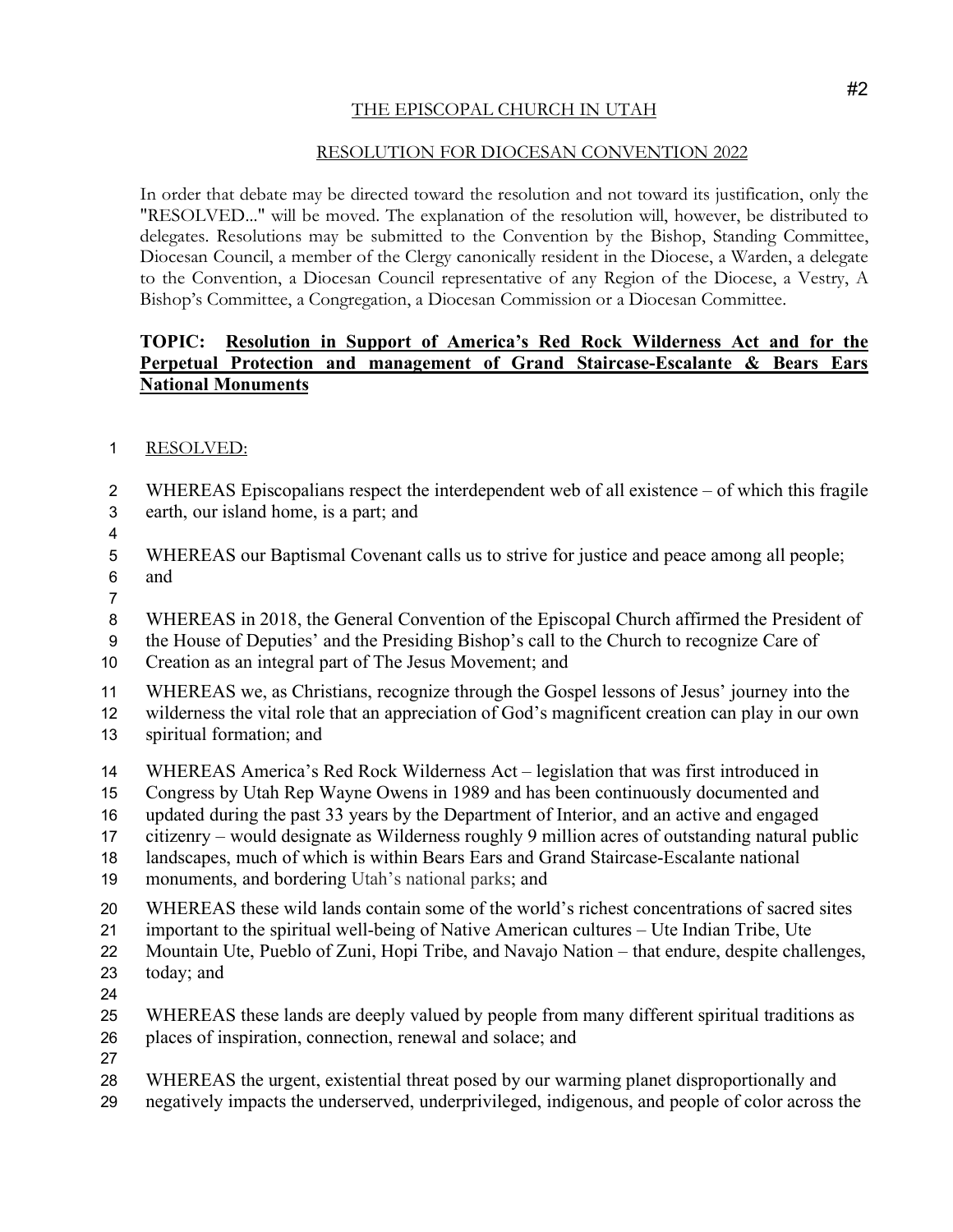- world; and
- 

 WHEREAS the publicly owned wild lands of Utah, managed by the Bureau of Land Management, belong to everyone and the protection of our public lands works to the benefit of current and future generations; and

 WHEREAS fossil fuels derived from public lands account for 25% of all greenhouse gas emissions in the U.S. according to a 2018 U.S. Geological Survey (USGS) study commissioned by the Secretary of Interior; and

 WHEREAS protecting these lands and keeping that carbon in the ground significantly helps mitigate carbon emissions and maintains the ability of naturally functioning systems to sequester carbon from the atmosphere; and

 WHEREAS the best defense against the effects of global warming (drier conditions, wildfires, diminished water resources, spread of non-native invasive plants, and dust storms) on Utah's public lands is to minimize ground disturbance and minimize degradation of the natural environment; and

 WHEREAS these wild lands provide home to endangered or sensitive wildlife, including desert bighorn sheep, cougar, endangered desert tortoise, and habitat for elk, deer, mountain lion, bear, coyote and many other animals; and

 WHEREAS these wild lands, if protected, would account for 1.5% of the remaining land that needs to be conserved to reach the goal of protecting 30% of the land in the United States by 2030; and it would preserve large unspoiled wild areas in their natural state throughout Utah as well as five regional wildlife corridors that are critical to three wildlife megalinkages within the continental-scale Western Wildway enhancing the Alaskan-Canadian Arctic with the Isthmus of Panama: Grand Canyon to Yellowstone, Grand Canyon to the Bitterroot Wilderness of Central Idaho, and the Green River (Canyonlands to Grand Teton); and

 WHEREAS the Commission on Peace & Justice of the Episcopal Diocese of Utah (the "Commission"), which is charged by canon with the task of developing and implementing

recommendations and strategies on issues of peace and justice, has examined the merits of

 America's Red Rock Wilderness Act as they relate to the mission and the environmental justice concerns of the Diocese; and

 WHEREAS, based on such examination, the Commission has determined that America's Red Rock Wilderness Act closely aligns with the Diocese's interests in preserving and protecting God's creation and has therefore recommended that the Diocese and its parish congregations call for its passage; and

WHEREAS America's Red Rock Wilderness Act, soon to be re-introduced into the 117th

 Congress, is supported by the Utah Wilderness Coalition's more than 130 national and regional conservation groups, and is fully field-checked and documented,